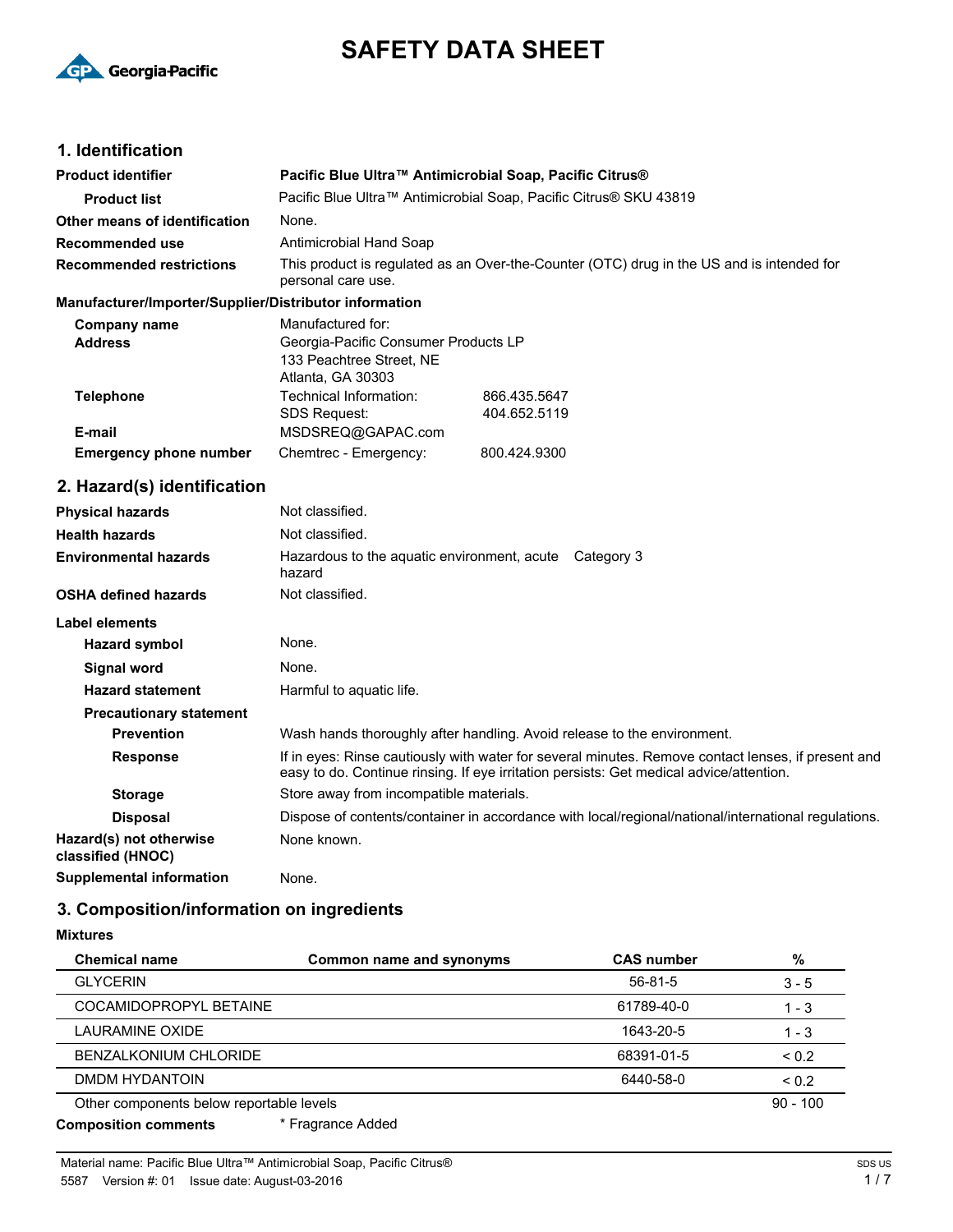# **4. First-aid measures**

| <b>Inhalation</b>                                                            | Move to fresh air. Call a physician if symptoms develop or persist.                                                        |  |
|------------------------------------------------------------------------------|----------------------------------------------------------------------------------------------------------------------------|--|
| <b>Skin contact</b>                                                          | Wash off with plenty of water. Get medical attention if irritation develops and persists.                                  |  |
| Eye contact                                                                  | Rinse with water. Get medical attention if irritation develops and persists.                                               |  |
| Ingestion                                                                    | Rinse mouth. Do not induce vomiting without advice from poison control center. Get medical<br>attention if symptoms occur. |  |
| <b>Most important</b><br>symptoms/effects, acute and<br>delayed              | Direct contact with eyes may cause temporary irritation.                                                                   |  |
| Indication of immediate<br>medical attention and special<br>treatment needed | Treat symptomatically.                                                                                                     |  |
| <b>General information</b>                                                   | Ensure that medical personnel are aware of the material(s) involved, and take precautions to<br>protect themselves.        |  |

# **5. Fire-fighting measures**

| Suitable extinguishing media                                     | Powder, water spray, foam, carbon dioxide.                                                                                                                               |
|------------------------------------------------------------------|--------------------------------------------------------------------------------------------------------------------------------------------------------------------------|
| Unsuitable extinguishing<br>media                                | Do not use water jet as an extinguisher, as this will spread the fire.                                                                                                   |
| Specific hazards arising from<br>the chemical                    | During fire, gases hazardous to health may be formed.                                                                                                                    |
| Special protective equipment<br>and precautions for firefighters | Self-contained breathing apparatus and full protective clothing must be worn in case of fire.                                                                            |
| <b>Fire fighting</b><br>equipment/instructions                   | Firefighters should wear full protective clothing including self contained breathing apparatus.                                                                          |
| <b>Specific methods</b>                                          | Use standard firefighting procedures and consider the hazards of other involved materials.                                                                               |
| <b>General fire hazards</b>                                      | This product is not expected to burn unless all water is boiled away. The remaining organic<br>compounds may be ignitable. Use water to cool containers exposed to fire. |

### **6. Accidental release measures**

| <b>Personal precautions,</b><br>protective equipment and<br>emergency procedures | Wear appropriate protective equipment and clothing during clean-up. Do not touch damaged<br>containers or spilled material unless wearing appropriate protective clothing. Use personal<br>protection recommended in Section 8. Ensure adequate ventilation. Local authorities should be<br>advised if significant spillages cannot be contained. Spills of this material are a slipping hazard. |  |
|----------------------------------------------------------------------------------|--------------------------------------------------------------------------------------------------------------------------------------------------------------------------------------------------------------------------------------------------------------------------------------------------------------------------------------------------------------------------------------------------|--|
| Methods and materials for<br>containment and cleaning up                         | Large Spills: Stop the flow of material, if this is without risk. Dike the spilled material, where this is<br>possible. Cover with plastic sheet to prevent spreading. Absorb in vermiculite, dry sand or earth<br>and place into containers. Prevent product from entering drains. Following product recovery, flush<br>area with water.                                                        |  |
|                                                                                  | Small Spills: Wipe up with absorbent material (e.g. cloth, fleece). Clean surface thoroughly to<br>remove residual contamination.                                                                                                                                                                                                                                                                |  |
| <b>Environmental precautions</b>                                                 | Never return spills to original containers for re-use. For waste disposal, see section 13 of the SDS.<br>Avoid release to the environment. If large quantities enter a waterway, advise local authorities.                                                                                                                                                                                       |  |
| 7. Handling and storage                                                          |                                                                                                                                                                                                                                                                                                                                                                                                  |  |
| <b>Precautions for safe handling</b>                                             | For external use only. Keep out of the reach of children. Do not get this material in contact with<br>eyes. Wear gloves and safety glasses or goggles if handling large quantities. Avoid prolonged<br>exposure. Provide adequate ventilation. Avoid release to the environment.                                                                                                                 |  |
| Conditions for safe storage,<br>including any incompatibilities                  | Store in original tightly closed container. Store away from incompatible materials (see Section 10<br>of the SDS).                                                                                                                                                                                                                                                                               |  |

# **8. Exposure controls/personal protection**

# **Occupational exposure limits**

| <b>Components</b>       | Type                                                      | Value                                 | Form                                |  |
|-------------------------|-----------------------------------------------------------|---------------------------------------|-------------------------------------|--|
| GLYCERIN (CAS 56-81-5)  | PEL                                                       | $5 \text{ mg/m}$<br>$15 \text{ ma/m}$ | Respirable fraction.<br>Total dust. |  |
| anılav timil Ianinoloif | No biological exposure limits noted for the ingredient(s) |                                       |                                     |  |

**Biological limit values** No biological exposure limits noted for the ingredient(s).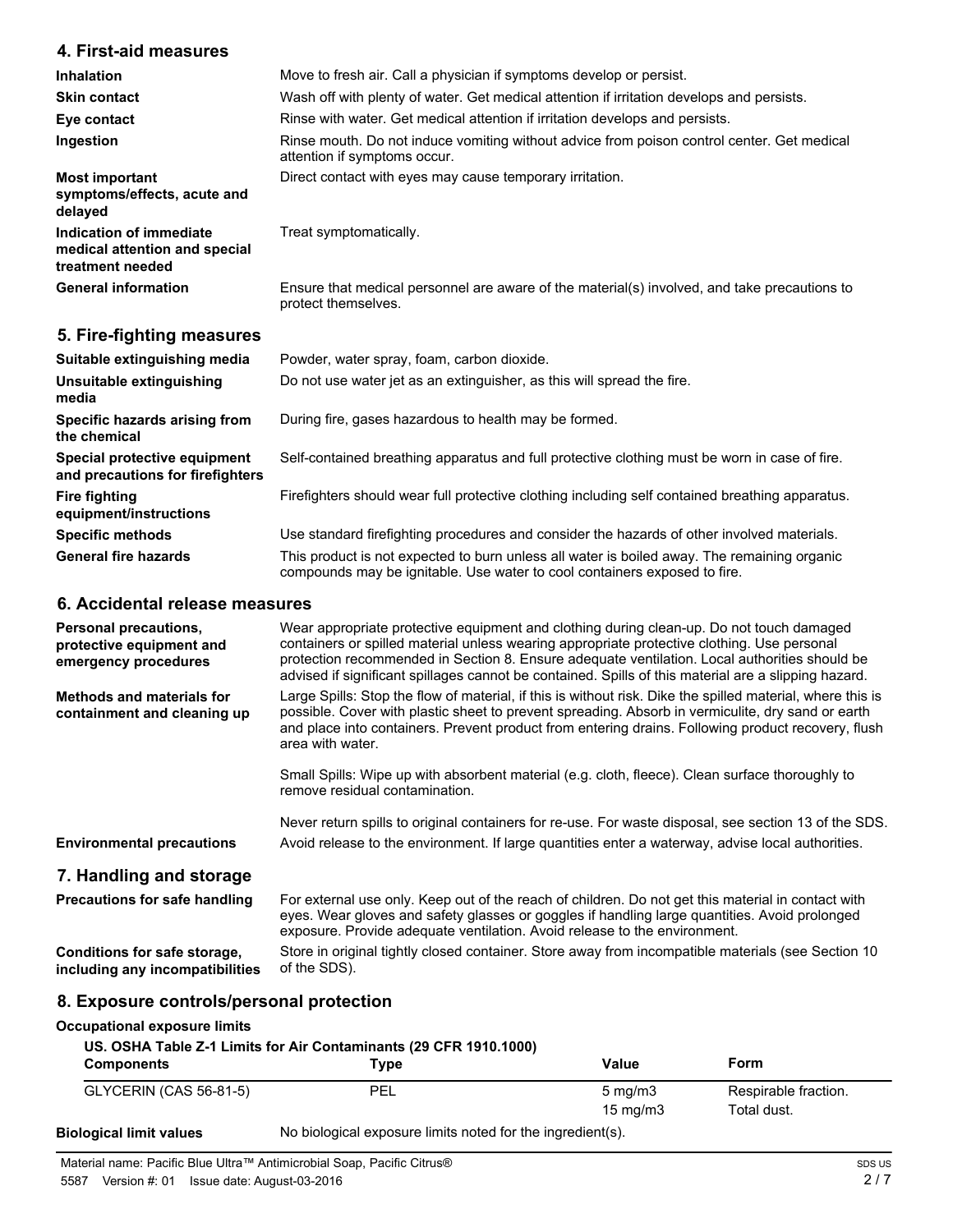| Appropriate engineering<br>controls                     | General ventilation normally adequate.                                                                                                                 |
|---------------------------------------------------------|--------------------------------------------------------------------------------------------------------------------------------------------------------|
|                                                         | Individual protection measures, such as personal protective equipment                                                                                  |
| <b>Eye/face protection</b>                              | None necessary under normal conditions of use. Wear safety glasses or goggles if handling large<br>quantities.                                         |
| <b>Skin protection</b>                                  |                                                                                                                                                        |
| <b>Hand protection</b>                                  | None necessary under normal conditions of use. Wear appropriate gloves if handling large<br>quantities.                                                |
| Other                                                   | None necessary under normal conditions of use.                                                                                                         |
| <b>Respiratory protection</b><br><b>Thermal hazards</b> | Under normal conditions of use respiratory protection is not expected to be required.<br>Wear appropriate thermal protective clothing, when necessary. |

# **9. Physical and chemical properties**

| Appearance |  |
|------------|--|
|------------|--|

| <b>Physical state</b>                             | Liquid.                                                     |
|---------------------------------------------------|-------------------------------------------------------------|
| Form                                              | Liquid.                                                     |
| Color                                             | Clear, Light orange.                                        |
| Odor                                              | Pacific Citrus <sup>™</sup> fragrance                       |
| <b>Odor threshold</b>                             | Not available.                                              |
| рH                                                | $5 - 6$                                                     |
| Melting point/freezing point                      | Not available.                                              |
| Initial boiling point and boiling<br>range        | Not available.                                              |
| <b>Flash point</b>                                | Not available.                                              |
| <b>Evaporation rate</b>                           | Not available.                                              |
| Flammability (solid, gas)                         | Not applicable.                                             |
| Upper/lower flammability or explosive limits      |                                                             |
| <b>Flammability limit - lower</b><br>(%)          | Not available.                                              |
| <b>Flammability limit - upper</b><br>$(\% )$      | Not available.                                              |
| Explosive limit - lower (%)                       | Not available.                                              |
| Explosive limit - upper (%)                       | Not available.                                              |
| Vapor pressure                                    | Not available.                                              |
| Vapor density                                     | Not available.                                              |
| <b>Relative density</b>                           | Not available.                                              |
| Solubility(ies)                                   |                                                             |
| <b>Solubility (water)</b>                         | <b>Water Soluble</b>                                        |
| <b>Partition coefficient</b><br>(n-octanol/water) | Not available.                                              |
| <b>Auto-ignition temperature</b>                  | Not available.                                              |
| <b>Decomposition temperature</b>                  | Not available.                                              |
| Viscosity                                         | Not available.                                              |
| <b>Other information</b>                          |                                                             |
| <b>Density</b>                                    | 1.01 g/ml                                                   |
| 10. Stability and reactivity                      |                                                             |
| <b>Reactivity</b>                                 | Heat. Incompatible materials.                               |
| <b>Chemical stability</b>                         | Material is stable under normal conditions.                 |
| <b>Possibility of hazardous</b><br>reactions      | No dangerous reaction known under conditions of normal use. |
| <b>Conditions to avoid</b>                        | Contact with incompatible materials.                        |

**Incompatible materials** Strong oxidizing agents.

Material name: Pacific Blue Ultra™ Antimicrobial Soap, Pacific Citrus® 5587 Version #: 01 Issue date: August-03-2016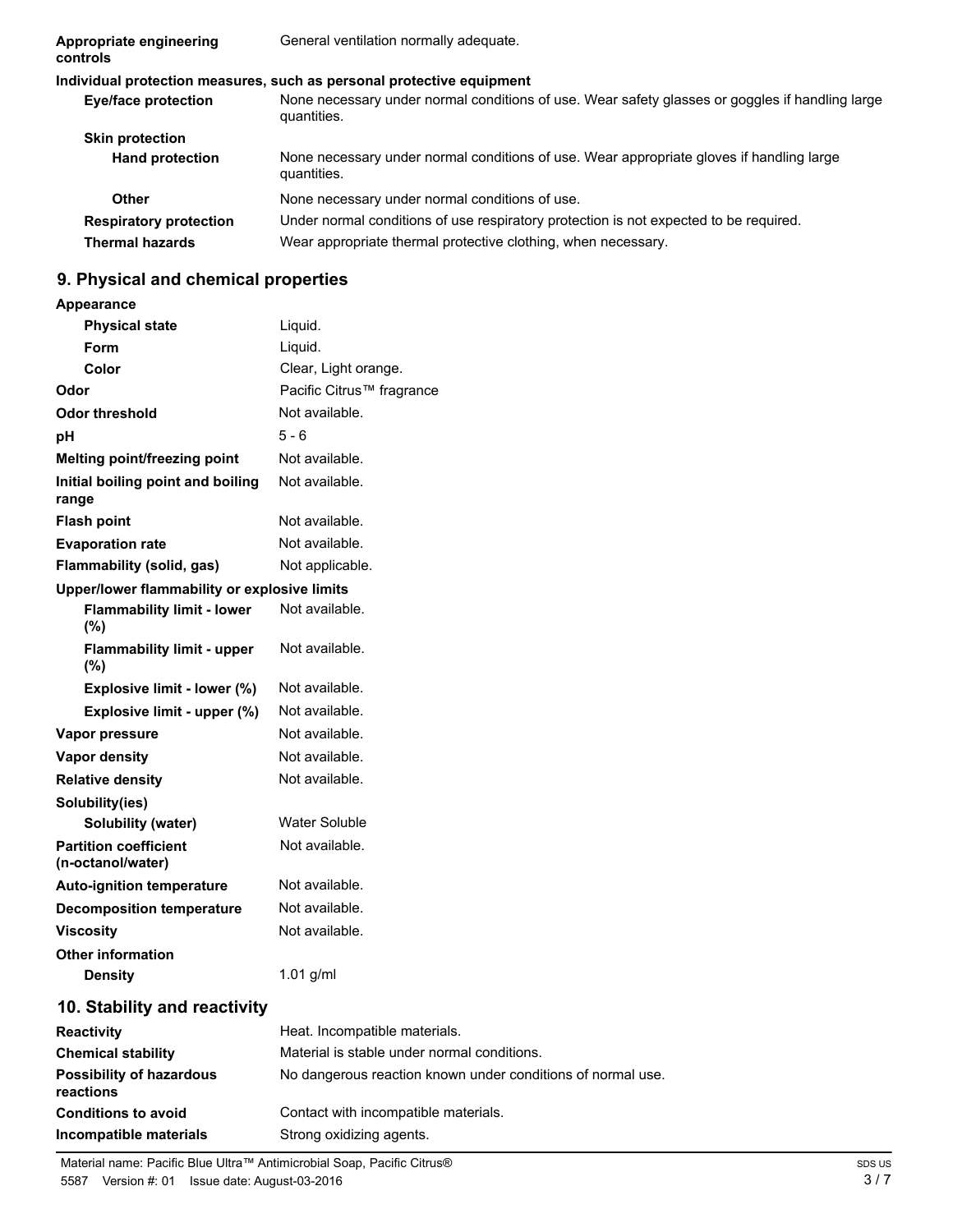| <b>Hazardous decomposition</b><br>products                                             | Small amounts of nitrogen oxides, carbon monoxide, carbon dioxide and hydrocarbons may be<br>released.               |                                |  |
|----------------------------------------------------------------------------------------|----------------------------------------------------------------------------------------------------------------------|--------------------------------|--|
| 11. Toxicological information                                                          |                                                                                                                      |                                |  |
| Information on likely routes of exposure                                               |                                                                                                                      |                                |  |
| Inhalation                                                                             | No effects expected under normal conditions of use.                                                                  |                                |  |
| <b>Skin contact</b>                                                                    | No effects expected under normal conditions of use. Prolonged skin contact may cause temporary<br><i>irritation.</i> |                                |  |
| Eye contact                                                                            | Direct contact with eyes may cause temporary irritation.                                                             |                                |  |
| Ingestion                                                                              | Not applicable under normal conditions of use. May cause gastrointestinal irritation if ingested.                    |                                |  |
| Symptoms related to the<br>physical, chemical and<br>toxicological characteristics     | Direct contact with eyes may cause temporary irritation.                                                             |                                |  |
| Information on toxicological effects                                                   |                                                                                                                      |                                |  |
| <b>Acute toxicity</b>                                                                  |                                                                                                                      |                                |  |
| <b>Product</b>                                                                         | <b>Species</b>                                                                                                       | <b>Test Results</b>            |  |
| Pacific Blue Ultra™ Antimicrobial Soap, Pacific Citrus®                                |                                                                                                                      |                                |  |
| <u>Acute</u>                                                                           |                                                                                                                      |                                |  |
| Oral                                                                                   |                                                                                                                      |                                |  |
| LD50                                                                                   | Rat                                                                                                                  | 36510 mg/kg, 14 days estimated |  |
| <b>Components</b>                                                                      | <b>Species</b>                                                                                                       | <b>Test Results</b>            |  |
| COCAMIDOPROPYL BETAINE (CAS 61789-40-0)                                                |                                                                                                                      |                                |  |
| <b>Acute</b>                                                                           |                                                                                                                      |                                |  |
| Dermal                                                                                 |                                                                                                                      |                                |  |
|                                                                                        | Rat                                                                                                                  | > 2000 mg/kg OECD SIDS         |  |
| Oral                                                                                   |                                                                                                                      |                                |  |
|                                                                                        | Rat                                                                                                                  | > 5000 mg/kg OECD SIDS         |  |
| DMDM HYDANTOIN (CAS 6440-58-0)                                                         |                                                                                                                      |                                |  |
| <u>Acute</u>                                                                           |                                                                                                                      |                                |  |
| Dermal                                                                                 |                                                                                                                      |                                |  |
| LD50                                                                                   | Rabbit                                                                                                               | > 2000 mg/kg                   |  |
| Oral                                                                                   |                                                                                                                      |                                |  |
| LD50                                                                                   | Rat                                                                                                                  | 2890 mg/kg                     |  |
| <b>GLYCERIN (CAS 56-81-5)</b>                                                          |                                                                                                                      |                                |  |
| <b>Acute</b>                                                                           |                                                                                                                      |                                |  |
| Dermal                                                                                 |                                                                                                                      |                                |  |
|                                                                                        | Rabbit                                                                                                               | > 5000 mg/kg                   |  |
| Oral                                                                                   |                                                                                                                      |                                |  |
|                                                                                        | Rat                                                                                                                  | > 5000 mg/kg                   |  |
| LAURAMINE OXIDE (CAS 1643-20-5)                                                        |                                                                                                                      |                                |  |
| <b>Acute</b>                                                                           |                                                                                                                      |                                |  |
| Dermal                                                                                 |                                                                                                                      |                                |  |
| LD50                                                                                   | Rat                                                                                                                  | 2000 mg/kg, 24 hours           |  |
| Oral                                                                                   |                                                                                                                      |                                |  |
| LD50                                                                                   | Rat                                                                                                                  | 600 mg/kg, 14 days             |  |
|                                                                                        | * Estimates for product may be based on additional component data not shown.                                         |                                |  |
| <b>Skin corrosion/irritation</b>                                                       | Prolonged skin contact may cause temporary irritation.                                                               |                                |  |
| Serious eye damage/eye<br>irritation                                                   | Direct contact with eyes may cause temporary irritation.                                                             |                                |  |
| Respiratory or skin sensitization                                                      |                                                                                                                      |                                |  |
| <b>Respiratory sensitization</b>                                                       | Not a respiratory sensitizer.                                                                                        |                                |  |
| <b>Skin sensitization</b><br>This product is not expected to cause skin sensitization. |                                                                                                                      |                                |  |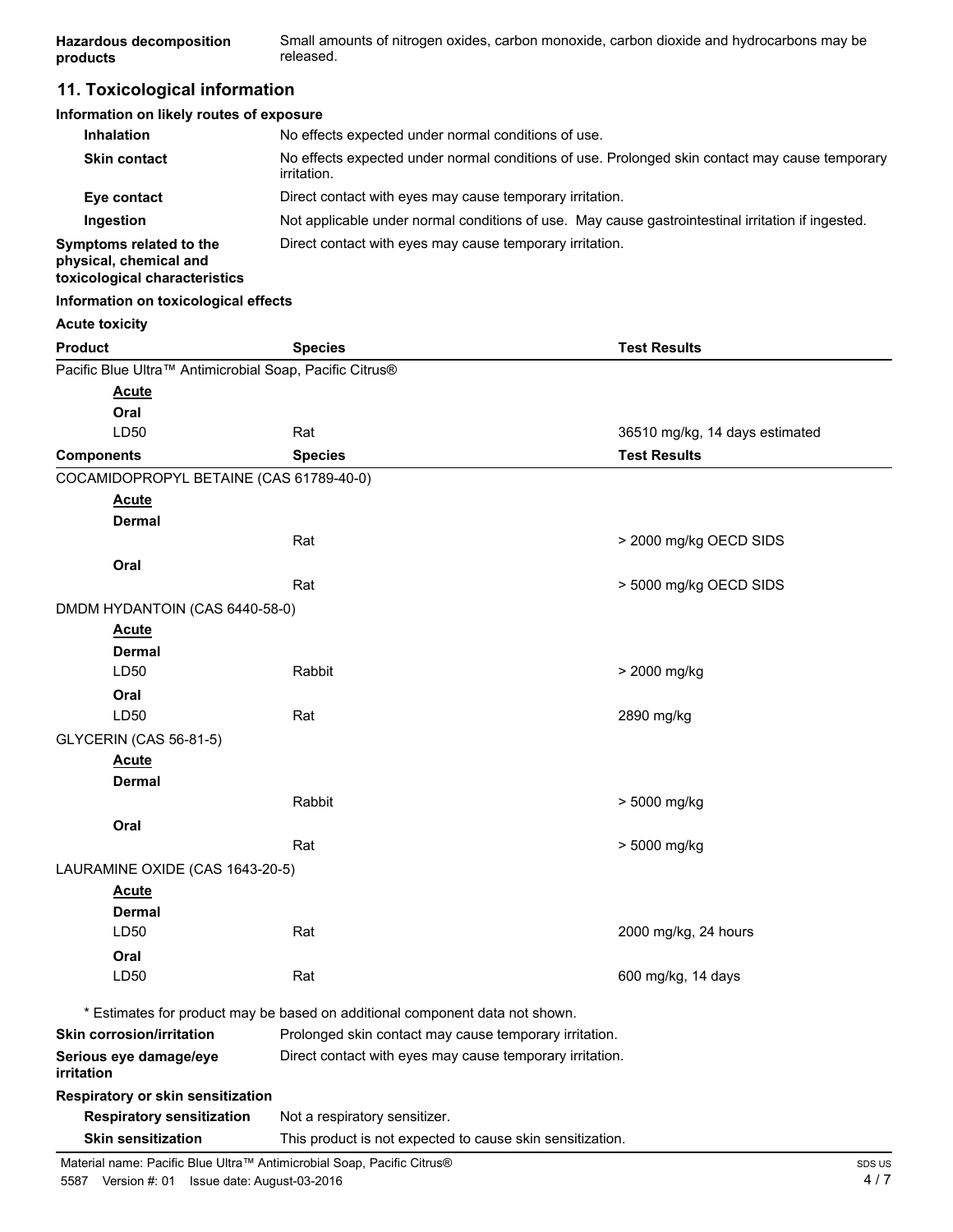| <b>Germ cell mutagenicity</b>                                  | Not hazardous under normal conditions of use.                                      |                           |                                                                              |
|----------------------------------------------------------------|------------------------------------------------------------------------------------|---------------------------|------------------------------------------------------------------------------|
| Carcinogenicity                                                | This product is not considered to be a carcinogen by IARC, ACGIH, NTP, or OSHA.    |                           |                                                                              |
| IARC Monographs. Overall Evaluation of Carcinogenicity         |                                                                                    |                           |                                                                              |
| Not listed.                                                    |                                                                                    |                           |                                                                              |
| OSHA Specifically Regulated Substances (29 CFR 1910.1001-1050) |                                                                                    |                           |                                                                              |
| Not regulated.                                                 |                                                                                    |                           |                                                                              |
| US. National Toxicology Program (NTP) Report on Carcinogens    |                                                                                    |                           |                                                                              |
| Not listed.                                                    |                                                                                    |                           |                                                                              |
| <b>Reproductive toxicity</b>                                   |                                                                                    |                           | This product is not expected to cause reproductive or developmental effects. |
| Specific target organ toxicity -<br>single exposure            | Not classified.                                                                    |                           |                                                                              |
| Specific target organ toxicity -<br>repeated exposure          | Not classified.                                                                    |                           |                                                                              |
| <b>Aspiration hazard</b>                                       |                                                                                    | Not an aspiration hazard. |                                                                              |
| <b>Chronic effects</b>                                         | Prolonged inhalation may be harmful. Not hazardous under normal conditions of use. |                           |                                                                              |
| 12. Ecological information                                     |                                                                                    |                           |                                                                              |
| <b>Ecotoxicity</b>                                             |                                                                                    | Harmful to aquatic life.  |                                                                              |
| <b>Product</b>                                                 |                                                                                    | <b>Species</b>            | <b>Test Results</b>                                                          |
| Pacific Blue Ultra™ Antimicrobial Soap, Pacific Citrus®        |                                                                                    |                           |                                                                              |
| <b>Aquatic</b>                                                 |                                                                                    |                           |                                                                              |
| Crustacea                                                      | <b>EC50</b>                                                                        | Daphnia                   | 87683.5781 mg/l, 48 hours estimated                                          |
| Acute                                                          |                                                                                    |                           |                                                                              |
| Fish                                                           | <b>LC50</b>                                                                        | Fish                      | 16.463 mg/l, 96 hours estimated                                              |
| <b>Components</b>                                              |                                                                                    | <b>Species</b>            | <b>Test Results</b>                                                          |
| BENZALKONIUM CHLORIDE (CAS 68391-01-5)                         |                                                                                    |                           |                                                                              |
| <b>Aquatic</b>                                                 |                                                                                    |                           |                                                                              |
| Acute                                                          |                                                                                    |                           |                                                                              |
| Fish                                                           | <b>LC50</b>                                                                        | Fish                      | 0.28 mg/l, 96 hours                                                          |
| COCAMIDOPROPYL BETAINE (CAS 61789-40-0)                        |                                                                                    |                           |                                                                              |
| <b>Aquatic</b>                                                 |                                                                                    |                           |                                                                              |
| Acute                                                          |                                                                                    |                           |                                                                              |
|                                                                | $-$                                                                                |                           | $\sim$ $\sim$<br>$\sqrt{2}$                                                  |

| Fish                            | <b>LC50</b> | Fish                                                    | 0.28 - 2.8 mg/l, 96 Hours |
|---------------------------------|-------------|---------------------------------------------------------|---------------------------|
| Chronic                         |             |                                                         |                           |
| Fish                            | <b>NOEC</b> | Rainbow trout, donaldson trout<br>(Oncorhynchus mykiss) | 16 mg/l, 28 days          |
| DMDM HYDANTOIN (CAS 6440-58-0)  |             |                                                         |                           |
| <b>Aquatic</b>                  |             |                                                         |                           |
| Acute                           |             |                                                         |                           |
| Fish                            | LC50        | Bluegill (Lepomis macrochirus)                          | 173 mg/l, 96 hours        |
| <b>GLYCERIN (CAS 56-81-5)</b>   |             |                                                         |                           |
| <b>Aquatic</b>                  |             |                                                         |                           |
| Fish                            | <b>LC50</b> | Fish                                                    | > 100 mg/l, 96 hours      |
| LAURAMINE OXIDE (CAS 1643-20-5) |             |                                                         |                           |
| <b>Aquatic</b>                  |             |                                                         |                           |
| Acute                           |             |                                                         |                           |
| <b>Fish</b>                     | LC50        | <b>Fish</b>                                             | 10.5 - 32 mg/l, 96 hours  |
|                                 |             |                                                         |                           |

\* Estimates for product may be based on additional component data not shown.

| Persistence and degradability    | No data is available on the degradability of this product. |
|----------------------------------|------------------------------------------------------------|
| <b>Bioaccumulative potential</b> | No data available.                                         |
| Mobility in soil                 | No data available.                                         |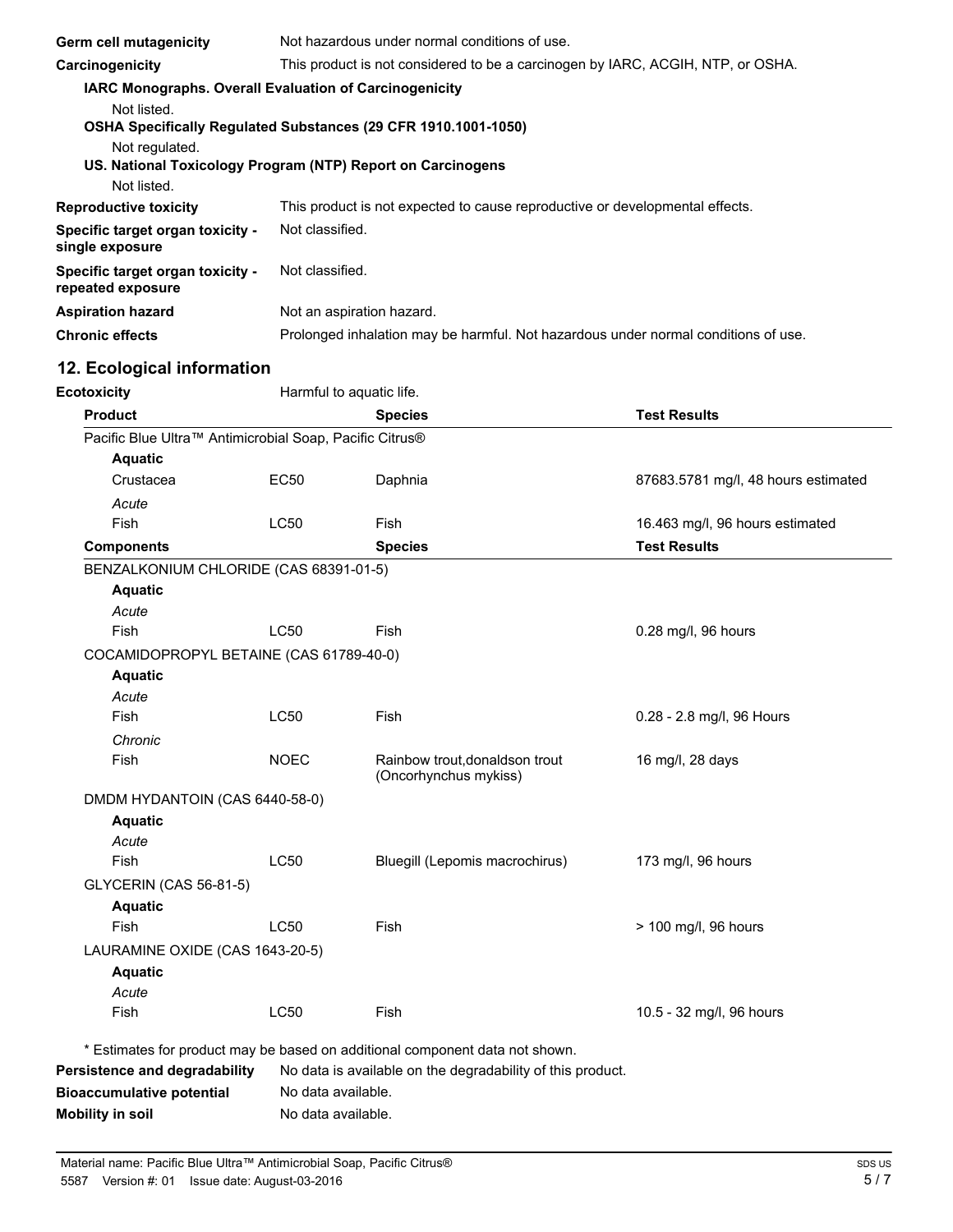**Other adverse effects** No other adverse environmental effects (e.g. ozone depletion, photochemical ozone creation potential, endocrine disruption, global warming potential) are expected from this component.

### **13. Disposal considerations**

| <b>Disposal instructions</b>             | This product, if discarded, is not considered a hazardous waste under Federal Hazardous Waste<br>Regulations 40 CFR 261. If processing, use, or contamination alters the material, the waste must<br>be tested using methods described in 40 CFR 261 to determine if it meets applicable definitions of<br>hazardous wastes |
|------------------------------------------|-----------------------------------------------------------------------------------------------------------------------------------------------------------------------------------------------------------------------------------------------------------------------------------------------------------------------------|
| Local disposal regulations               | Dispose in accordance with all applicable regulations.                                                                                                                                                                                                                                                                      |
| Hazardous waste code                     | The waste code should be assigned in discussion between the user, the producer and the waste<br>disposal company.                                                                                                                                                                                                           |
| Waste from residues / unused<br>products | Dispose of in accordance with local regulations. Empty containers or liners may retain some<br>product residues. This material and its container must be disposed of in a safe manner (see:<br>Disposal instructions).                                                                                                      |
| <b>Contaminated packaging</b>            | Empty packaging/container can be disposed in accordance with all applicable regulations.                                                                                                                                                                                                                                    |

# **14. Transport information**

#### **DOT**

Not regulated as dangerous goods.

#### **IATA**

Not regulated as dangerous goods.

#### **IMDG**

Not regulated as dangerous goods.

#### **Transport in bulk according to** Not established. **Annex II of MARPOL 73/78 and the IBC Code**

### **15. Regulatory information**

**US federal regulations**

SDS prepared pursuant to the Hazard Communication Standard (29 CFR 1910.1200). This product is regulated under the US Federal Food, Drug, and Cosmetic Act.

### **TSCA Section 12(b) Export Notification (40 CFR 707, Subpt. D)**

Not regulated.

**CERCLA Hazardous Substance List (40 CFR 302.4)**

Not listed.

**SARA 304 Emergency release notification**

Not regulated.

**OSHA Specifically Regulated Substances (29 CFR 1910.1001-1050)**

#### Not regulated.

**Superfund Amendments and Reauthorization Act of 1986 (SARA)**

| <b>Hazard categories</b> | Immediate Hazard - No  |
|--------------------------|------------------------|
|                          | Delayed Hazard - No    |
|                          | Fire Hazard - No       |
|                          | Pressure Hazard - No   |
|                          | Reactivity Hazard - No |
|                          |                        |

**SARA 302 Extremely hazardous substance**

Not listed.

**SARA 311/312 Hazardous** No **chemical**

**SARA 313 (TRI reporting)** Not regulated.

#### **Other federal regulations**

**Clean Air Act (CAA) Section 112 Hazardous Air Pollutants (HAPs) List**

Not regulated.

**Clean Air Act (CAA) Section 112(r) Accidental Release Prevention (40 CFR 68.130)**

Not regulated.

**Safe Drinking Water Act** Not regulated. **(SDWA)**